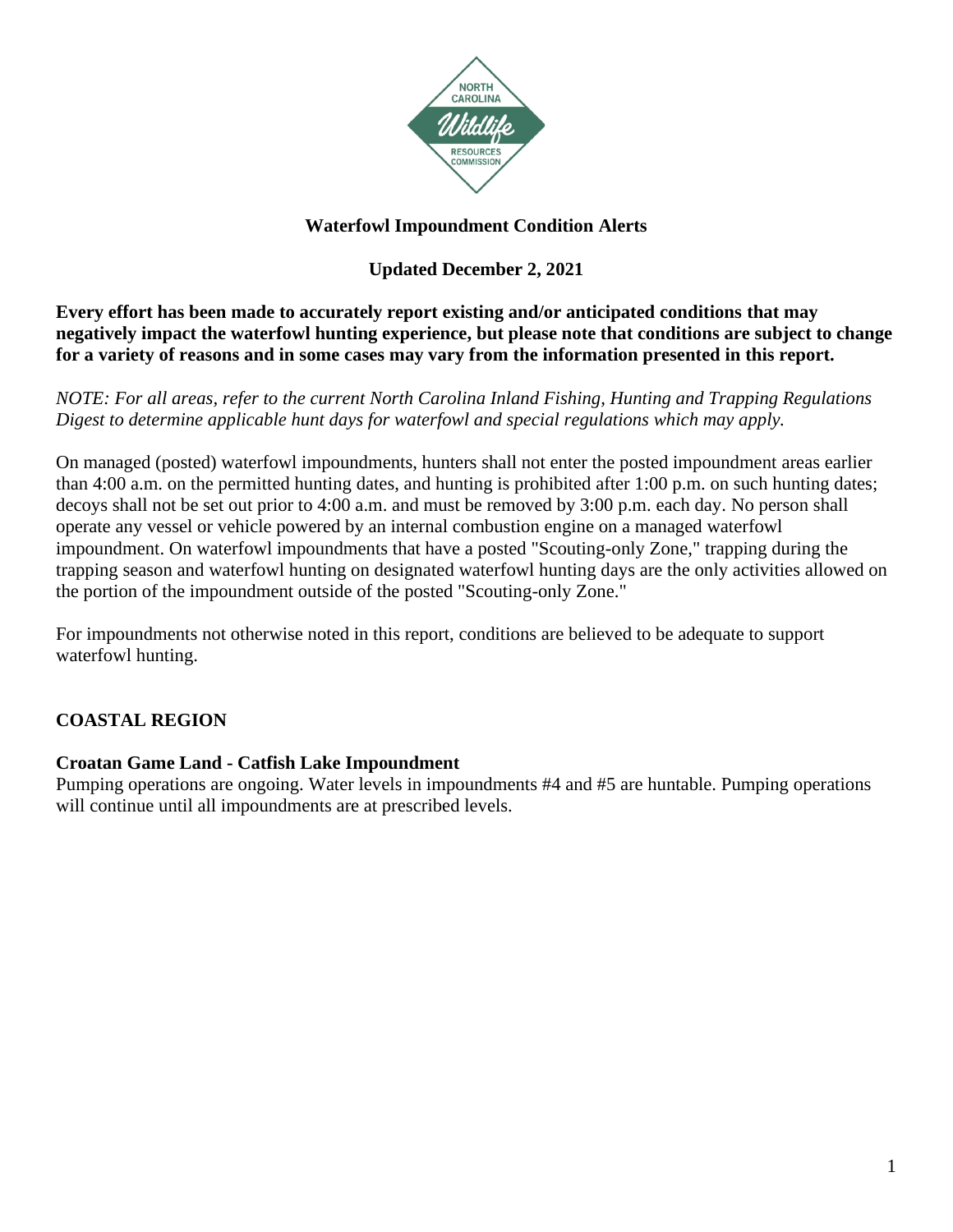

### **Goose Creek Game Land Impoundments**

Water levels are at prescribed levels. Some interior ditching was conducted in Pamlico Point 2 and 4. Several bridges have seen repairs over the 2021 summer. Locations of interior ditches and repaired bridges are shown in below maps.

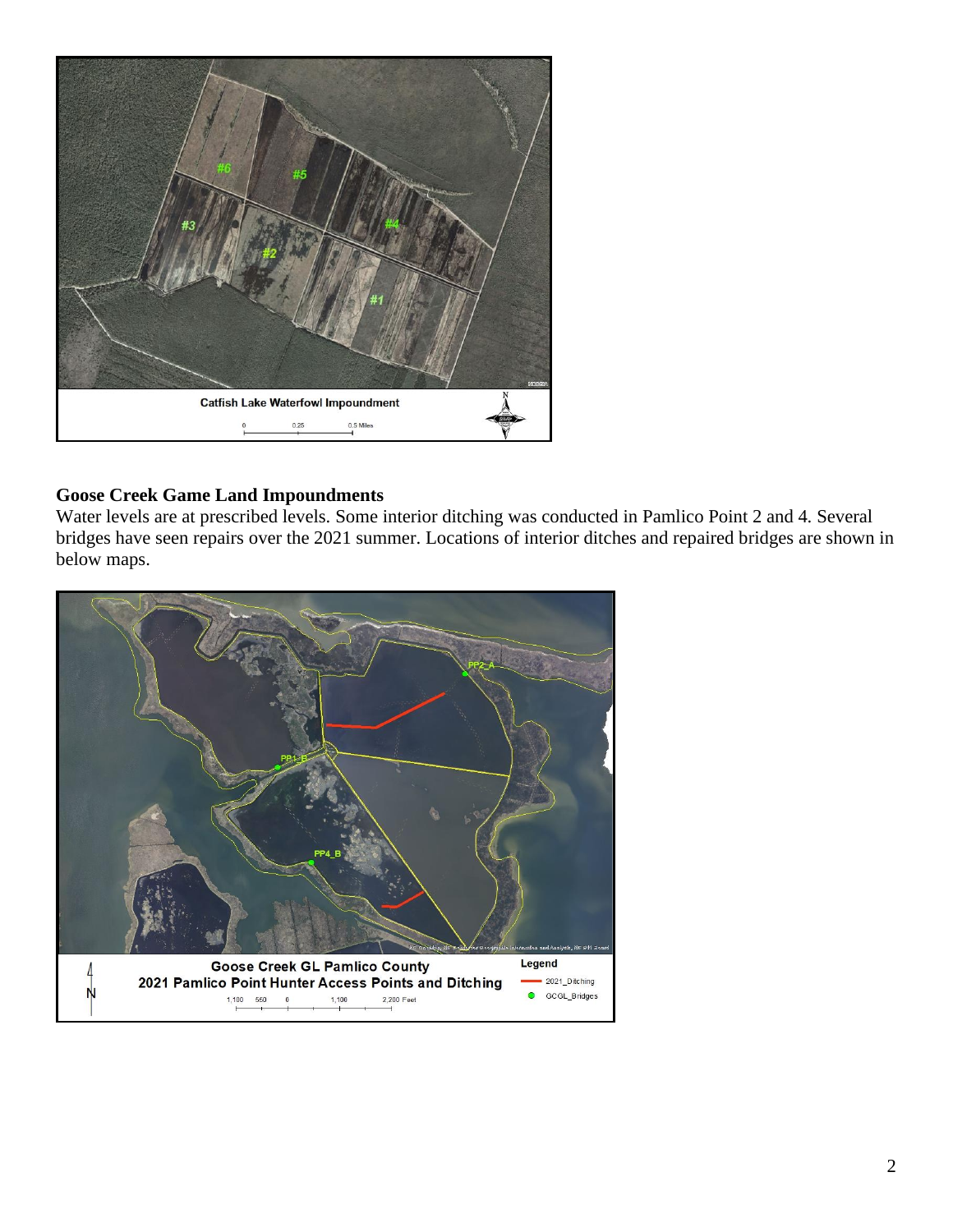

## **Holly Shelter Game Land - Green Tree and Lodge Road Impoundments**

Hunters using the Holly Shelter Green Tree Impoundment may experience below optimal water levels. Lodge Road Impoundment is below prescribed level. Pumping operations will continue until impoundment is at full pool.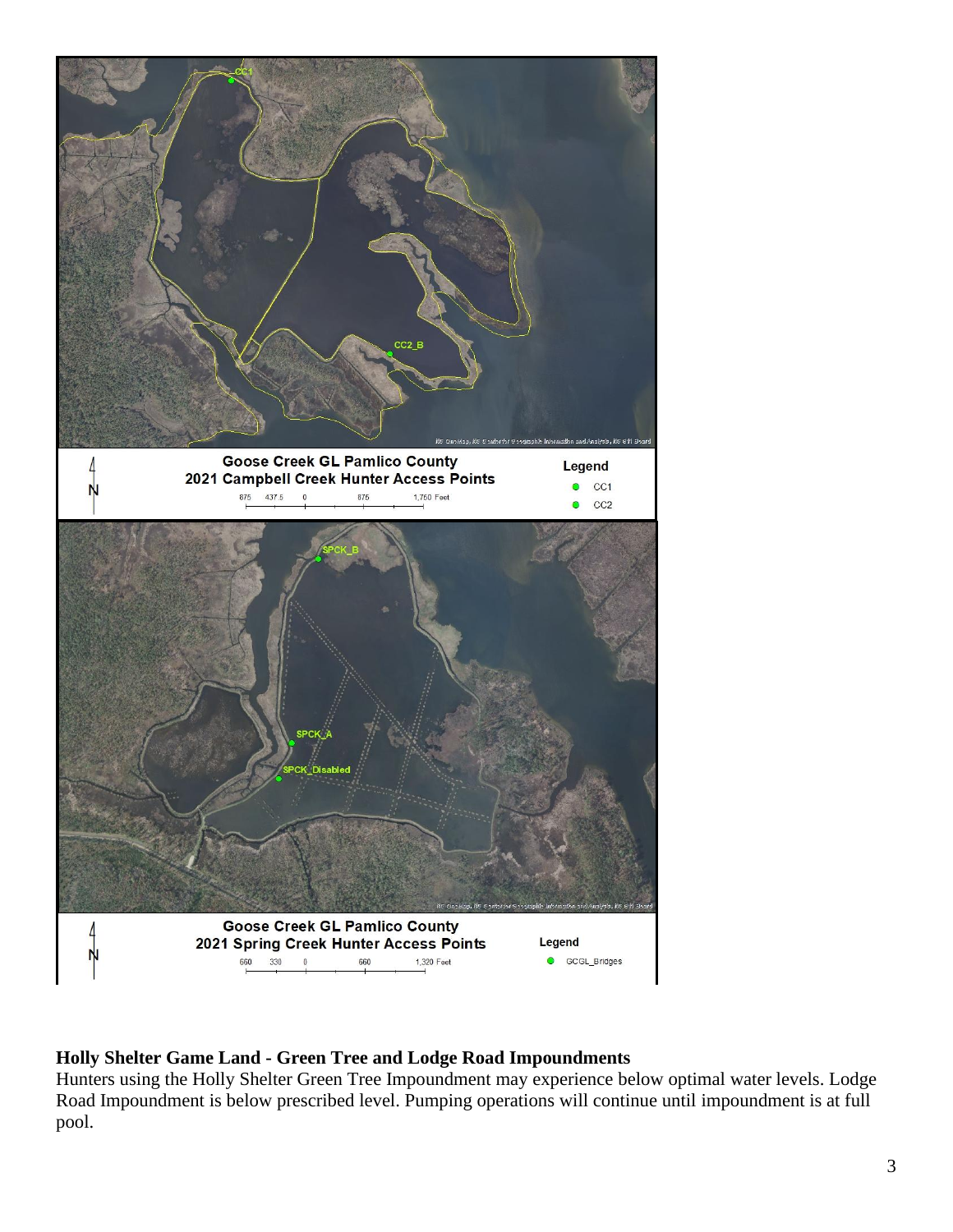#### **J. Morgan Futch Game Land**

Dry conditions are hampering pumping operations to completely fill each impoundment. Recent rainfall has helped, but we are still unable to run pumps continually. Most blinds are expected to have huntable water as the November opener approaches. As of 10-29-2021, we are pushing water into the impoundment with blinds 5, 12, and 13 and into the impoundment with blinds 15 and 16. Once we reach huntable water levels in those two impoundments, efforts will be directed to the impoundment with blinds 6 and 7. Water around blinds 1-4, 9, 14, 18, and 21 are at desired levels. Blinds 8, 10, 11, 17 and 19 have huntable water and will approach desired levels with continued pumping

### **Lantern Acres Game Land**

The Lantern Acres impoundments are dry. The area has received only 3 inches of rain since August 13 and only 1 inch since August 20. The surrounding wooded wetlands are dry as is the canals. Recent rain showers have had no effect on impoundment water levels. Staff pump water from the surrounding canals but there is not enough water to pump. The well pump was repaired and has been running continuously since October 18. Water is beginning to seep into the lowest portions of the easternmost impoundment. It is not expected to have huntable water until mid to late November. Even then, water will only be in the northern portions of the easternmost impoundment.

#### **Rhodes Pond Game Land**

Damage to the dam that impounds water in Rhodes Pond has required draining of the lake for repairs. Normal water levels are not expected throughout the 2021-2022 waterfowl seasons and no permits will be issued.

#### **Roanoke River Wetlands Game Land**

The Minges impoundment will not be flooded for the October or November openings unless the Roanoke River floods allow staff to pump from the adjacent swamp. Suzie Slough and Deep Pond impoundments will not be flooded unless the river floods. Waterfowl permit holders can hunt anywhere within the tract for which they are drawn. Waterfowl permit holders can hunt anywhere within the tract for which they are drawn. If the impoundments are not flooded for a hunt, hunters should consider hunting the adjacent swamps.

#### **Suggs Mill Pond Game Land**

Due to a damaged water control structure and a severe breach in the dike, hunt unit SMP4 (impoundment #4) will not have water for the 2021-2022 waterfowl season. Waterfowl hunting opportunities in SMP4 should be considered non-existent.

#### **White Oak River Game Land**

Water levels at the White Oak Impoundment are at optimal levels. Bridges have been repaired. Hunters should still be prepared to cross ditches using drag boat as needed.

#### **PIEDMONT REGION**

# **Butner-Falls of Neuse Game Land**

Water levels will be at the desired pool for the November season and at full pool for the December-January season.

Little River, Hwy. 98, and Lower Brickhouse Rd. Impoundments are **not** included in the 2021-2022 flooding schedule.